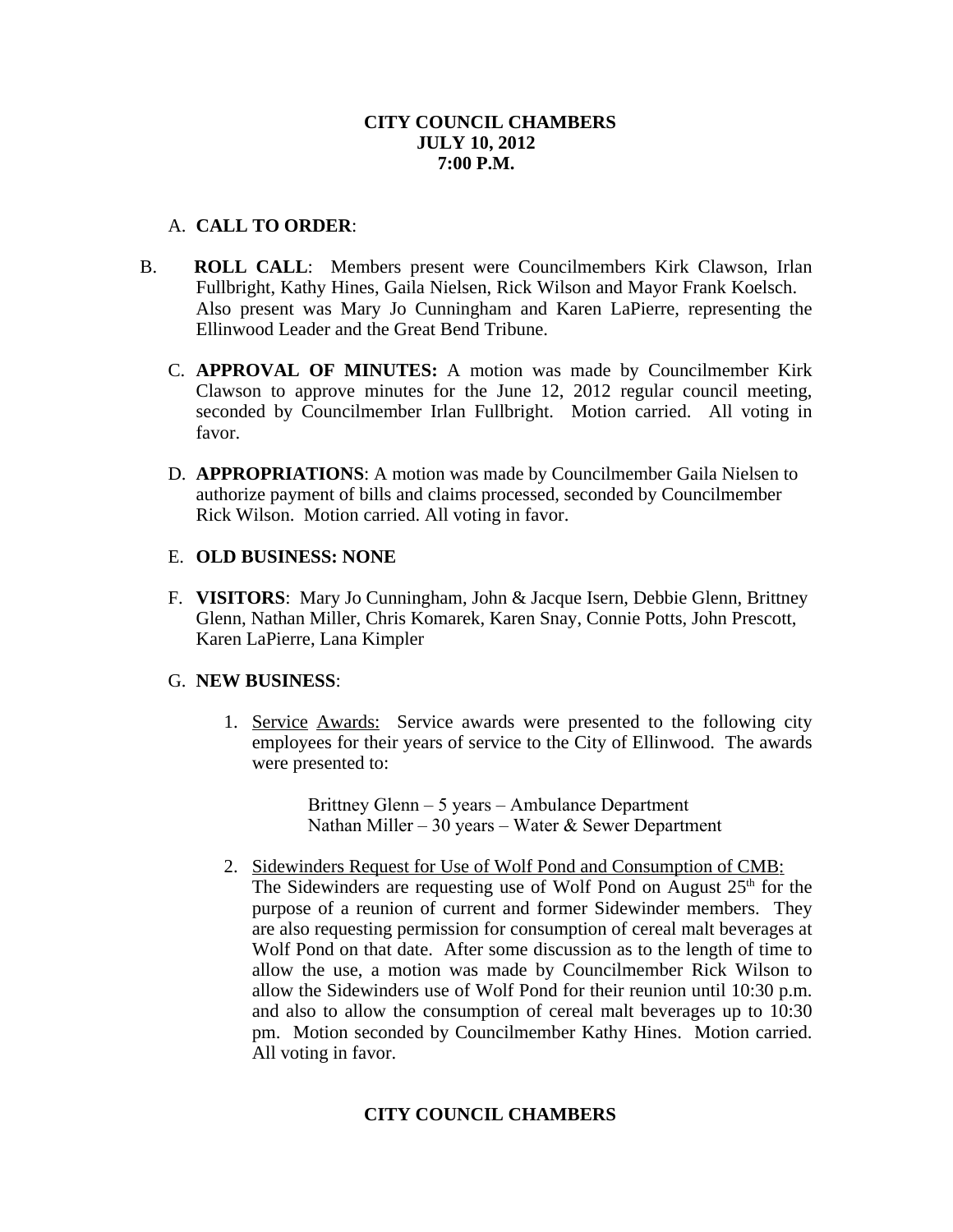# **JULY 10, 2012 7:00 P.M.**

- 3. Recreation Commission Report: John Isern, a representative of a committee studying the feasibility and need for a formal recreation commission was present to address council. Mr. Isern explained the committee has been evaluating the current recreation program and discussing the future of the recreation program. He explained a community survey will be mailed out in August, asking for public input as to the direction of the recreation program. The committee would like to come back to the Council after compiling results of the survey.
- 4. Kansas Power Pool Agreements: Presented to council were 2 agreements relating to the City's membership in the Kansas Power Pool. The first agreement authorizes Kansas Power Pool to enter into specific agreements with their member cities to provide financing for internal electrical projects. The second agreement was a specific agreement that pertains to the RICE upgrades.

A motion was made by Councilmember Gaila Nielsen to approve the First Supplemental Power Purchase Contract, seconded by Councilmember Kirk Clawson. Motion carried. All voting in favor. A motion was made by Councilmember Irlan Fullbright to approve Schedule 1 to form, seconded by Councilmember Gaila Nielsen. Motion carried. All voting in favor.

5. Study Session for 2013 Budget: A study session is recommended to review the 2013 budget.

A motion was made by Councilmember Irlan Fullbright to schedule the budget review session for Monday July 23, 2012 at 6:00 p.m, seconded by Councilmember Kirk Clawson. Motion carried. All voting in favor.

6. Complaint Regarding  $503$  East  $4<sup>th</sup>$  Street: Lana Kimpler was present at the meeting to express concerns about the condition of the property at 503 East 4<sup>th</sup> Street. The owners of the property, Connie Potts and Karen Snay were present at the meeting to address the concerns expressed by Ms. Kimpler and the council. No action taken.

# **REPORTS**:

- 1. Municipal Court Report: Presented to Council was the Municipal Court Report for June, 2012.
- 2. Utilities Production Report: Presented to Council was the Utilities Production Report.

**CITY COUNCIL CHAMBERS JULY 10, 2012**